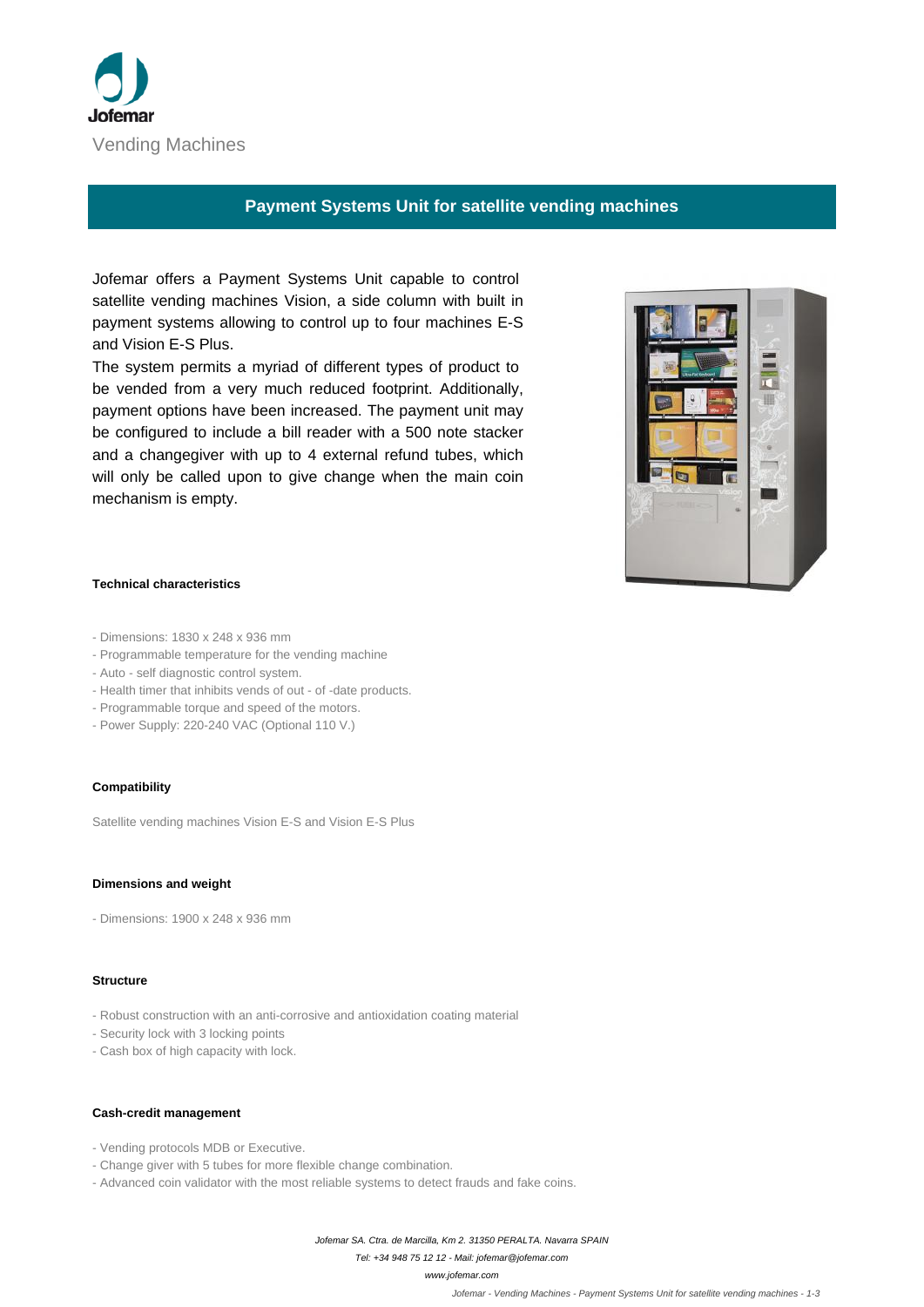## **Programming and management**

- - On site programming facilities with in built modules.
- - Cloning machine options with handheld device.
- - Remote programming, data extraction, out of product alarm on real time, and more options using Jofemar telemetry software "Vending Track"
- - Data retrieval for audits and statistics.
- - RS232 data output.

# **Options**

- - Bill Validator BT10
- - Cashless payment system J130
- - Up to 4 refund external tubes.
- - Vandal- proof coins entry.
- - Modem interface for telemetry management.
- - Online working mode with full control of sales and users.
- - Up to four satellite vending units for extra selections and capacity





Jofemar SA. Ctra. de Marcilla, Km 2. 31350 PERALTA. Navarra SPAIN

Tel: +34 948 75 12 12 - Mail: jofemar@jofemar.com

www.jofemar.com